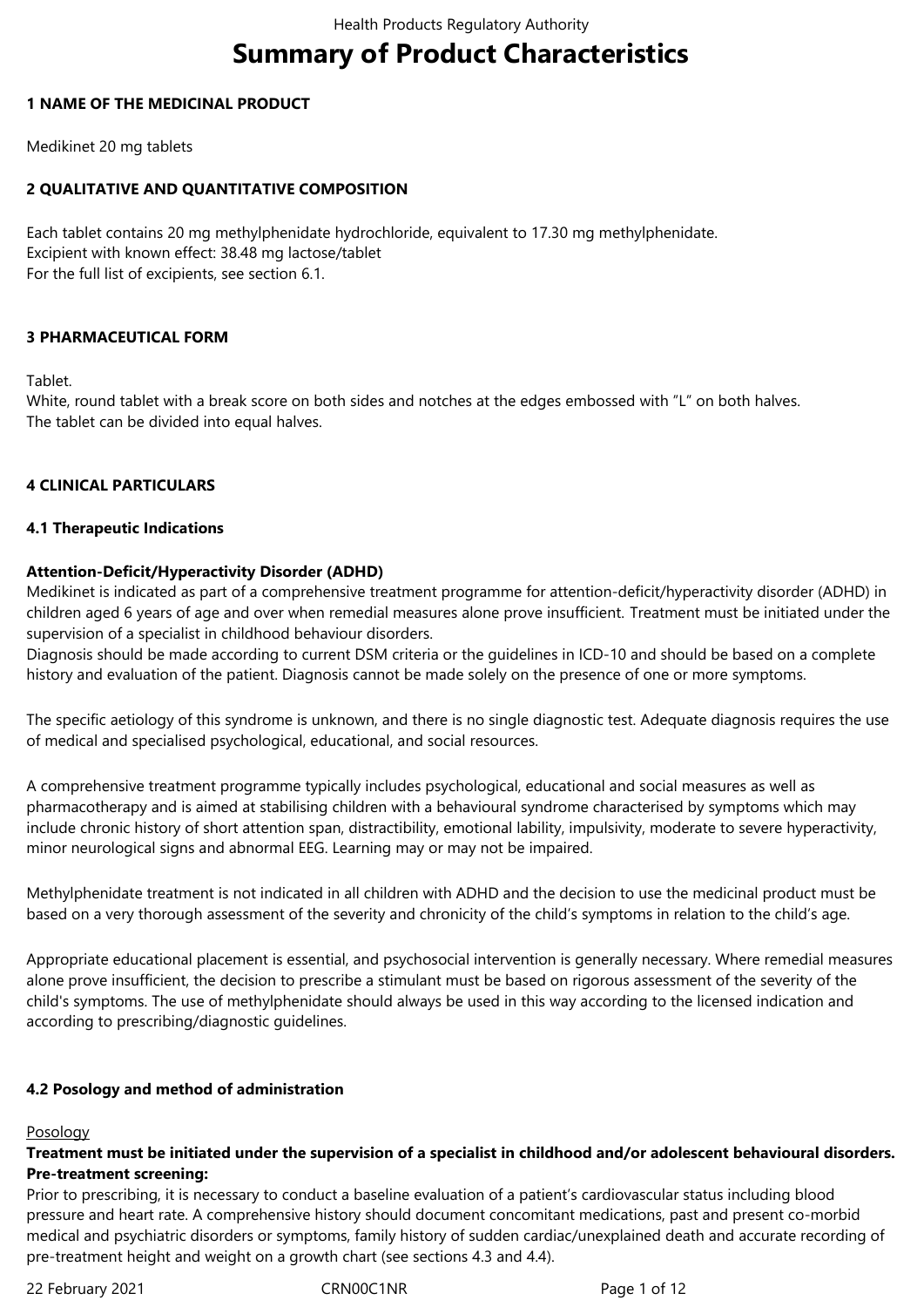# **Ongoing monitoring:**

Growth, psychiatric and cardiovascular status should be continuously monitored (see also Section 4.4).

- Blood pressure and pulse should be recorded on a centile chart at each adjustment of dose and then at least every 6 months;
- height, weight and appetite should be recorded at least 6 monthly with maintenance of a growth chart;
- development of de novo or worsening of pre-existing psychiatric disorders should be monitored at every adjustment of dose and then least every 6 months and at every visit.

Patients should be monitored for the risk of diversion, misuse and abuse of methylphenidate.

#### **Dose titration:**

Careful dose titration is necessary at the start of treatment with methylphenidate.

The recommended starting daily dose is 5 mg once daily or twice daily (e.g. at breakfast and lunch), increasing if necessary by weekly increments of 5-10 mg in the daily dose according to tolerability and degree of efficacy observed. The regimen that achieves satisfactory symptom control with the lowest total daily dose should be employed. For doses not realisable/practicable with this strength, other strengths of this medicinal product and other methylphenidate containing products are available.

In the treatment of hyperkinetic disorders/ ADHD, the times at which the doses of Medikinet are administered should be selected to provide the best effect when it is most needed to combat school and social behavioural difficulties. The last doses should, in general, not be given within 4 hours before bedtime in order to prevent disturbances in falling asleep. However, if the effect of the medicinal product wears off too early in the evening, disturbed behaviour may recur. A small evening dose may help to solve this problem.

The pros and cons of a small evening dose versus disturbances in falling asleep should be considered. The maximum daily dose of methylphenidate hydrochloride is 60 mg.

#### **Long-term (more than 12 months) use in children and adolescents**

The safety and efficacy of long term use of methylphenidate has not been systematically evaluated in controlled trials. Methylphenidate treatment should not and need not, be indefinite. Methylphenidate treatment is usually discontinued during or after puberty. The physician who elects to use methylphenidate for extended periods (over 12 months) in children and adolescents with ADHD should periodically re-evaluate the long term usefulness of the medicinal product for the individual patient with trial periods off medication to assess the patient's functioning without pharmacotherapy. It is recommended that methylphenidate is de-challenged at least once yearly to assess the child's condition (preferable during times of school holidays). Improvement may be sustained when the medicinal product is either temporarily or permanently discontinued.

#### **Dose reduction and discontinuation**

Treatment must be stopped if the symptoms do not improve after appropriate dosage adjustment over a one-month period. If paradoxical aggravation of symptoms or other serious adverse events occur, the dosage should be reduced or discontinued.

#### **Adults**

Methylphenidate is not licensed for use in adults with ADHD. Safety and efficacy have not been established in this age group.

#### **Elderly**

Methylphenidate should not be used in the elderly. Safety and efficacy has not been established in this age group.

#### **Children under 6 years of age**

Methylphenidate should not be used in children under the age of 6 years. Safety and efficacy in this age group has not been established.

#### **Method of administration**

Oral use.

The tablets should be swallowed whole or divided into halves with the aid of liquids, either with meals or after meals.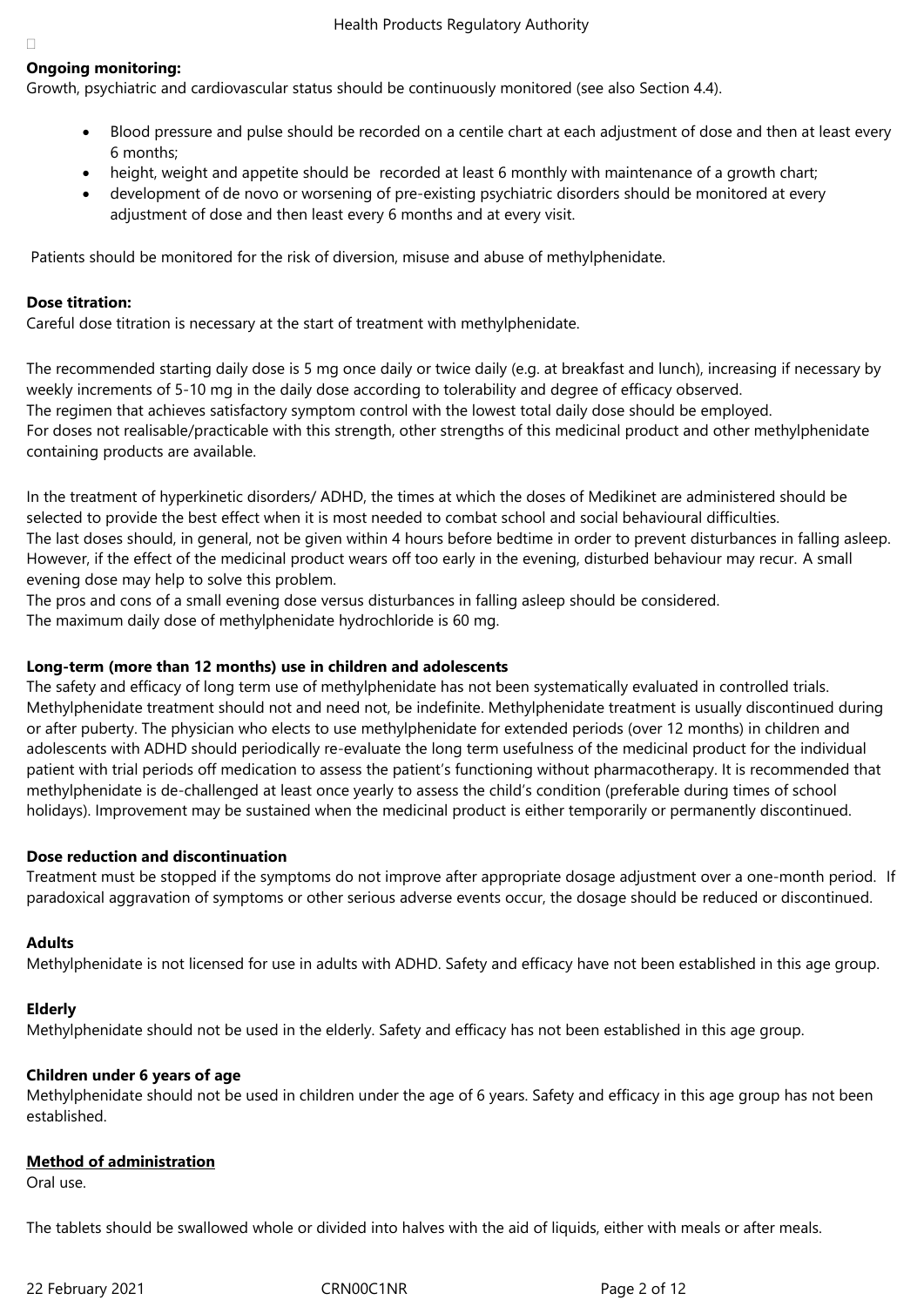The effect of food on the absorption of methylphenidate from Medikinet tablets has not been studied; therefore, a possible effect of food on absorption cannot be excluded. Therefore it is recommended that Medikinet tablets should be taken in a standardised manner in relation to the timing of meals, i.e. that doses should be given at same times, relative to the time of meals, on each day, preferably with or immediately after meals.

## **4.3 Contraindications**

- Hypersensitivity to the active substance or to any of the excipients listed in section 6.1
- Glaucoma
- Phaeochromocytoma
- during treatment with non-selective, irreversible monoamine oxidase (MAO) inhibitors, or within a minimum of 14 days of discontinuing those medicinal products, due to risk of hypertensive crisis (see section 4.5)
- Hyperthyroidism or Thyrotoxicosis
- Diagnosis or history of severe depression, anorexia nervosa/anorexic disorders, suicidal tendencies, psychotic symptoms, severe mood disorders, mania, schizophrenia, psychopathic/borderline personality disorder
- Diagnosis or history of severe and episodic (Type I) Bipolar (affective) Disorder (that is not well-controlled)
- pre-existing cardiovascular disorders including severe hypertension, heart failure, arterial occlusive disease, angina, haemodynamically significant congenital heart disease, cardiomyopathies, myocardial infarction, potentially life-threatening arrhythmias and channelopathies (disorders caused by the dysfunction of ion channels)
- pre-existing cerebrovascular disorders, cerebral aneurysm, vascular abnormalities including vasculitis or stroke

# **4.4 Special warnings and precautions for use**

Methylphenidate treatment is not indicated in all children with ADHD and the decision to use the medicinal product must be based on a very thorough assessment of the severity and chronicity of the child's symptoms in relation to the child's age (6 - 18 years).

## **Long-term use (more than 12 months) in children and adolescents**

The safety and efficacy of long term use of methylphenidate has not been systematically evaluated in controlled trials. Methylphenidate treatment should not and need not, be indefinite. Methylphenidate treatment is usually discontinued during or after puberty. Patients on long-term therapy (i.e. over 12 months) must have careful ongoing monitoring according to the guidance in sections 4.2 and 4.4 for cardiovascular status, growth, appetite, development of de novo or worsening of pre-existing psychiatric disorders. Psychiatric disorders to monitor for are described below, and include (but are not limited to) motor or vocal tics, aggressive or hostile behaviour, agitation, anxiety, depression, psychosis, mania, delusions, irritability, lack of spontaneity, withdrawal and excessive perseveration.

The physician who elects to use methylphenidate for extended periods (over 12 months) in children and adolescents with ADHD should periodically re-evaluate the long term usefulness of the medicinal product for the individual patient with trial periods off medication to assess the patient's functioning without pharmacotherapy. It is recommended that methylphenidate is de-challenged at least once yearly to assess the child's condition (preferably during times of school holidays). Improvement may be sustained when the medicinal product is either temporarily or permanently discontinued.

#### **Use in adults**

Methylphenidate is not licensed for use in adults with ADHD. Safety and efficacy have not been established in this age group.

#### **Use in the elderly**

Methylphenidate should not be used in the elderly. Safety and efficacy has not been established in this age group.

#### **Use in children under 6 years of age**

Methylphenidate should not be used in children under the age of 6 years. Safety and efficacy in this age group has not been established.

## **Cardiovascular status**

Patients who are being considered for treatment with stimulant medications should have a careful history (including assessment for a family history of sudden cardiac or unexplained death or malignant arrhythmia) and physical exam to assess for the presence of cardiac disease, and should receive further specialist cardiac evaluation if initial findings suggest such history or disease. Patients who develop symptoms such as palpitations, exceptional chest pain, unexplained syncope, dyspnoea or other symptoms suggestive of cardiac disease during methylphenidate treatment should undergo a prompt specialist cardiac evaluation.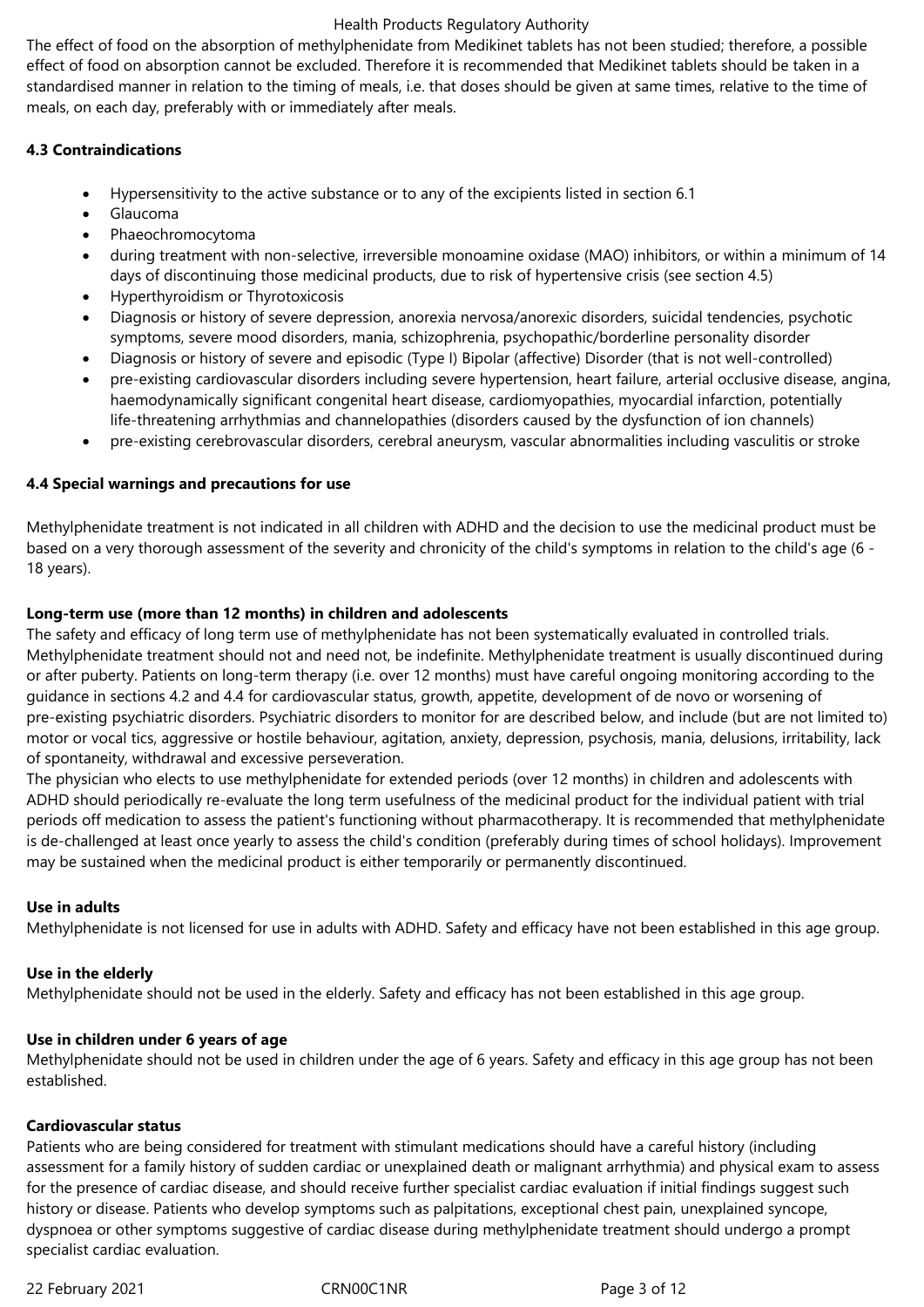Analyses of data from clinical trials of methylphenidate in children and adolescents with ADHD showed that patients using methylphenidate may commonly experience changes in diastolic and systolic blood pressure of over 10 mmHg relative to controls. The short- and long-term clinical consequences of these cardiovascular effects in children and adolescents are not known, but the possibility of clinical complications cannot be excluded as a result of the effects observed in the clinical trial data. Caution is indicated in treating patients whose underlying medical conditions might be compromised by increases in blood pressure or heart rate. See section 4.3 for conditions in which methylphenidate treatment is contraindicated. Cardiovascular status should be carefully monitored. Blood pressure and pulse should be recorded on a centile chart at each adjustment of dose and then at least every 6 months.

The use of methylphenidate is contraindicated in certain pre-existing cardiovascular disorders unless specialist paediatric cardiac advice has been obtained (see section 4.3).

#### **Sudden death and pre-existing cardiac structural abnormalities or other serious cardiac disorders**

Sudden death has been reported in association with the use of stimulants of the central nervous system at usual doses in children, some of whom had cardiac structural abnormalities or other serious heart problems. Although some serious heart problems alone may carry an increased risk of sudden death, stimulant products are not recommended in children or adolescents with known cardiac structural abnormalities, cardiomyopathy, serious heart rhythm abnormalities, or other serious cardiac problems that may place them at increased vulnerability to the sympathomimetic effects of a stimulant medicine.

#### **Misuse and cardiovascular events**

Misuse of stimulants of the central nervous system may be associated with sudden death and other serious cardiovascular adverse events.

#### **Cerebrovascular disorders**

See section 4.3 for cerebrovascular conditions in which methylphenidate treatment is contraindicated. Patients with additional risk factors (such as a history of cardiovascular disease, concomitant medications that elevate blood pressure) should be assessed at every visit for neurological signs and symptoms after initiating treatment with methylphenidate. Cerebral vasculitis appears to be a very rare idiosyncratic reaction to methylphenidate exposure. There is little evidence to suggest that patients at higher risk can be identified and the initial onset of symptoms may be the first indication of an underlying clinical problem. Early diagnosis, based on a high index of suspicion, may allow the prompt withdrawal of methylphenidate and early treatment. The diagnosis should therefore be considered in any patient who develops new neurological symptoms that are consistent with cerebral ischemia during methylphenidate therapy. These symptomscould include severe headache, numbness, weakness, paralysis, and impairment of coordination, vision, speech, language or memory. Treatment with methylphenidate is not contraindicated in patients with hemiplegic cerebral palsy.

#### **Priapism**

Prolonged and painful erections have been reported in association with methylphenidate products, mainly in association with a change in the methylphenidate treatment regimen. Patients who develop abnormally sustained or frequent and painful erections should seek immediate medical attention.

#### **Psychiatric disorders**

Co-morbidity of psychiatric disorders in ADHD is common and should be taken into account when prescribing stimulant products. In the case of emergent psychiatric symptoms or exacerbation of pre-existing psychiatric disorders, methylphenidate should not be given unless the benefits outweigh the risks to the patient.

Development or worsening of psychiatric disorders should be monitored at every adjustment of dose, then at least every 6 months, and at every visit; discontinuation of treatment may be appropriate.

#### **Exacerbation of pre-existing psychotic or manic symptoms**

In psychotic patients, administration of methylphenidate may exacerbate symptoms of behavioural disturbance and thought disorder.

#### **Emergence of new psychotic or manic symptoms**

Treatment-emergent psychotic symptoms (visual/tactile/auditory hallucinations and delusions) or mania in children and adolescents without prior history of psychotic illness or mania can be caused by methylphenidate at usual doses. If manic or psychotic symptoms occur, consideration should be given to a possible causal role for methylphenidate, and discontinuation of treatment may be appropriate.

#### **Aggressive or hostile behaviour**

22 February 2021 **CRNOOC1NR** Page 4 of 12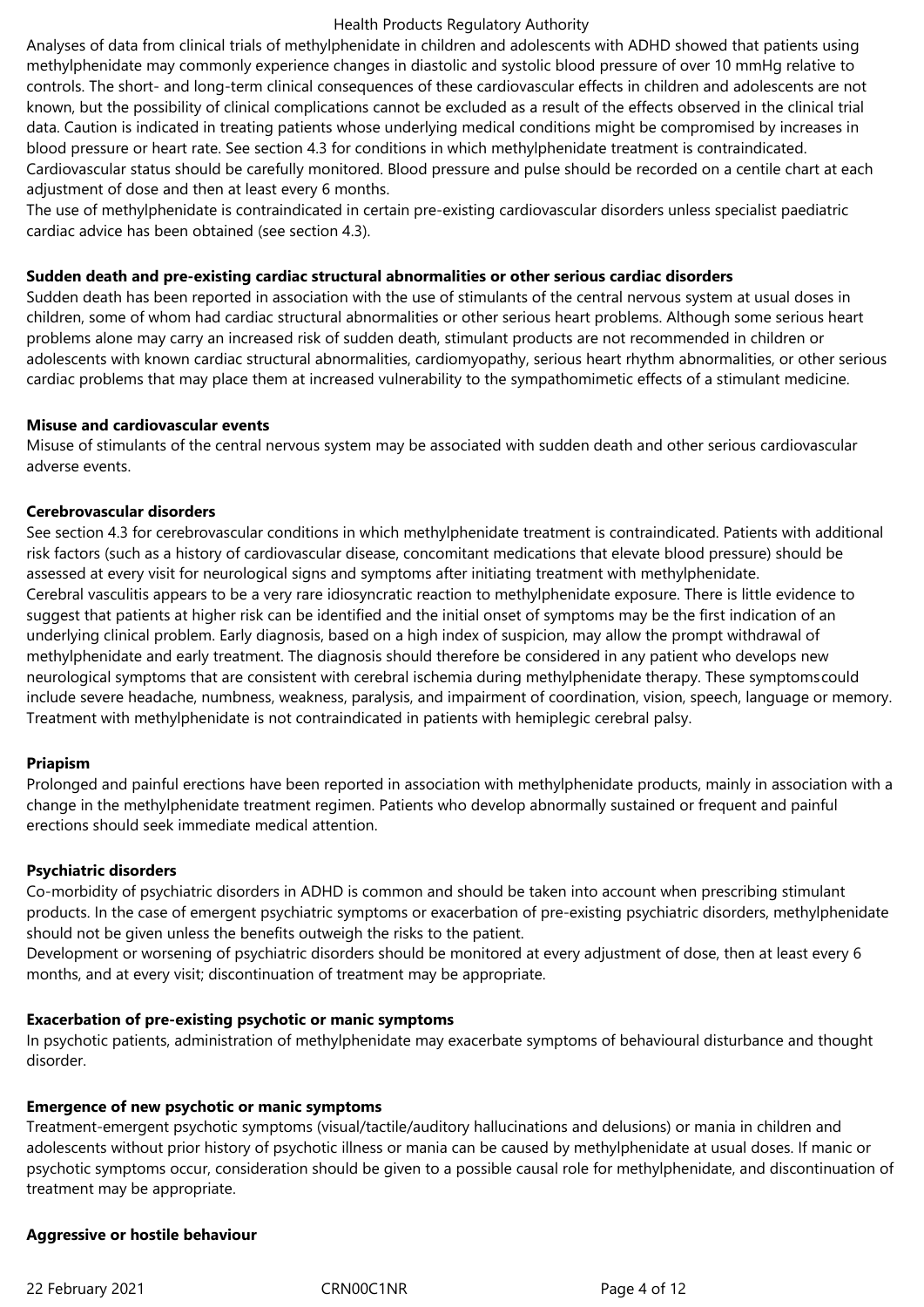The emergence or worsening of aggression or hostility can be caused by treatment with stimulants. Patients treated with methylphenidate should be closely monitored for the emergence or worsening of aggressive behaviour or hostility at treatment initiation, at every dose adjustment and then at least every 6 months and every visit. Physicians should evaluate the need for adjustment of the treatment regimen in patients experiencing behaviour changes, bearing in mind that upwards or downwards titration may be appropriate. Treatment interruption can be considered.

## **Suicidal tendency**

Patients with emergent suicidal ideation or behaviour during treatment for ADHD should be evaluated immediately by their physician. Consideration should be given to the exacerbation of an underlying psychiatric condition and to a possible causal role of methylphenidate treatment. Treatment of an underlying psychiatric condition may be necessary and consideration should be given to a possible discontinuation of methylphenidate.

## **Tics**

Methylphenidate is associated with the onset or exacerbation of motor and verbal tics. Worsening of Tourette's syndrome has also been reported. Family history should be assessed and clinical evaluation for tics or Tourette's syndrome in children should precede use of methylphenidate. Patients should be regularly monitored for the emergence or worsening of tics during treatment with methylphenidate. Monitoring should be at every adjustment of dose and then at least every 6 months or every visit.

#### **Anxiety, agitation or tension**

Methylphenidate is associated with the worsening of pre-existing anxiety, agitation or tension. Clinical evaluation for anxiety, agitation or tension should precede use of methylphenidate and patients should be regularly monitored for the emergence or worsening of these symptoms during treatment, at every adjustment of dose and then at least every 6 month or every visit.

#### **Forms of bipolar disorder**

Particular care should be taken in using methylphenidate to treat ADHD in patients with comorbid bipolar disorder (including untreated Type I Bipolar Disorder or other forms of bipolar disorder) because of concern for possible precipitation of a mixed/manic episode in such patients. Prior to initiating treatment with methylphenidate, patients with comorbid depressive symptoms should be adequately screened to determine if they are at risk for bipolar disorder; such screening should include a detailed psychiatric history, including a family history of suicide, bipolar disorder, and depression. Close ongoing monitoring is essential in these patients (see above 'Psychiatric Disorders' and section 4.2). Patients should be monitored for symptoms at every adjustment of dose, then at least every 6 months and at every visit.

#### **Growth**

Moderately reduced weight gain and growth retardation have been reported with the long-term use of methylphenidate in children.

The effects of methylphenidate on final height and final weight are currently unknown and being studied. Growth should be monitored during methylphenidate treatment: height, weight and appetite should be recorded at least 6 monthly with maintenance of a growth chart. Patients who are not growing or gaining height or weight as expected may need to have their treatment interrupted.

#### **Seizures**

Methylphenidate should be used with caution in patients with epilepsy. Methylphenidate may lower the convulsive threshold in patient with prior history of seizures, in patients with prior EEG abnormalities in absence of seizures, and rarely in patients without a history of convulsions and no EEG abnormalities. If seizure frequency increases or new-onset seizures occur, methylphenidate should be discontinued.

#### **Abuse, misuse and diversion**

Patients should be carefully monitored for the risk of diversion, misuse and abuse of methylphenidate.

Methylphenidate should be used with caution in patients with known drug or alcohol dependency because of a potential for abuse, misuse or diversion.

Chronic abuse of methylphenidate can lead to marked tolerance and psychological dependence with varying degrees of abnormal behaviour. Frank psychotic episodes can occur, especially in response to parenteral abuse.

Patient age, the presence of risk factors for substance use disorder (such as co-morbid oppositional-defiant or conduct disorder and bipolar disorder), previous or current substance abuse should all be taken into account when deciding on a course of treatment for ADHD. Caution is called for in emotionally unstable patients, such as those with a history of drug or alcohol dependence, because such patients may increase the dosage on their own initiative.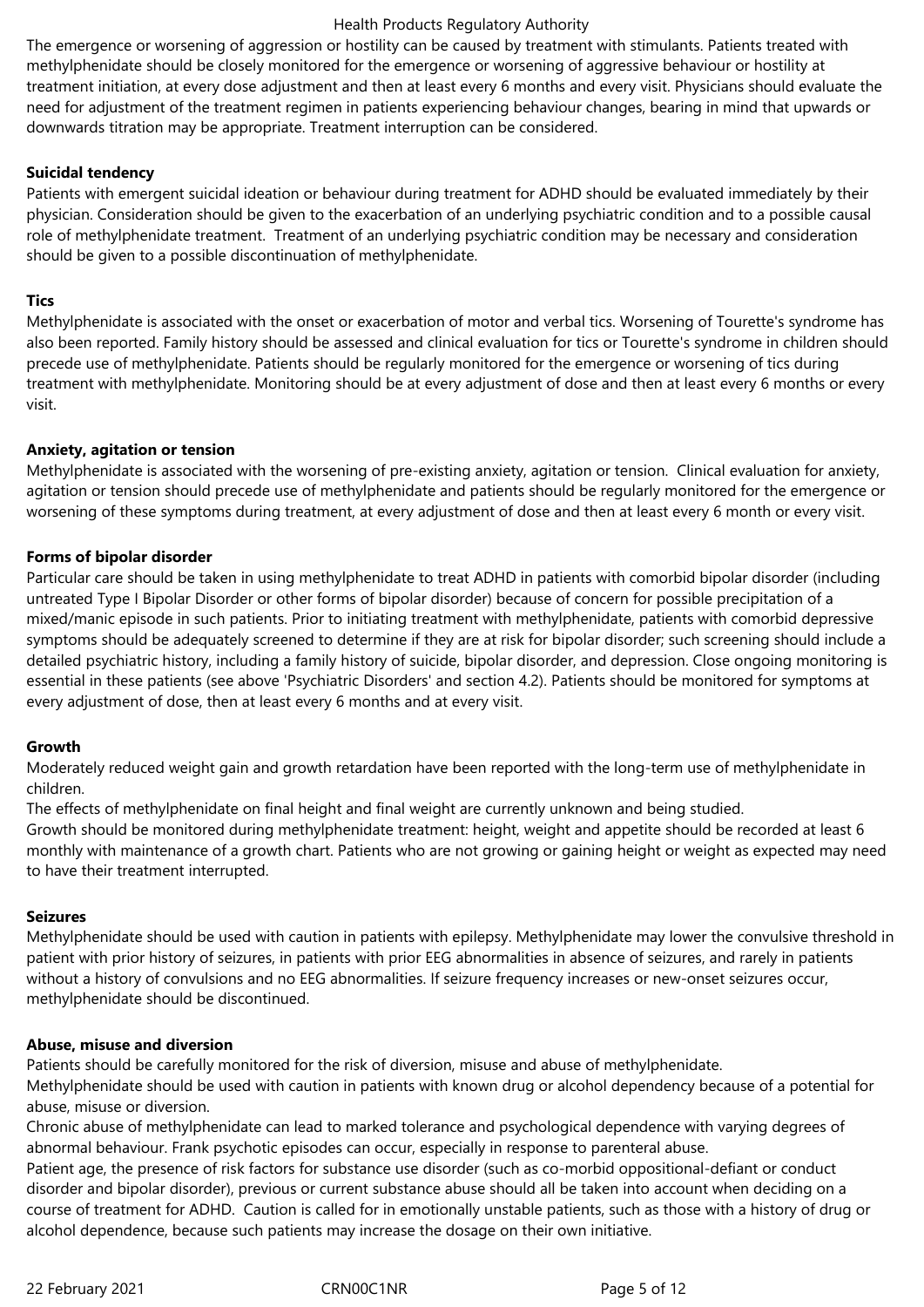For some high-risk substance abuse patients, methylphenidate or other stimulants may not be suitable and non-stimulant treatment should be considered.

#### **Withdrawal**

Careful supervision is required during drug withdrawal, since this may unmask depression as well as chronic over-activity. Some patients may require long-term follow up.

Careful supervision is required during withdrawal from abusive use since severe depression may occur.

## **Fatigue**

Methylphenidate should not be used for the prevention or treatment of normal fatigue states.

#### **Choice of methylphenidate formulation**

The choice of formulation of methylphenidate-containing product will have to be decided by the treating specialist on an individual basis and depends on the intended duration of effect.

#### **Drug screening**

This product contains methylphenidate which may induce a false positive laboratory test for amphetamines, particularly with immunoassay screen test.

Athletes must be aware that this medicinal product may cause a positive reaction to'anti-doping' tests.

#### **Renal or hepatic insufficiency**

There is no experience with the use of methylphenidate in patients with renal or hepatic insufficiency.

#### **Haematological effects**

The long-term safety of treatment with methylphenidate is not fully known. In the event of leukopenia, thrombocytopenia, anaemia or other alterations, including those indicative of serious renal or hepatic disorders, discontinuation of treatment should be considered.

#### **Excipient: lactose**

This medicinal product contains lactose: Patients with rare hereditary problems of galactose intolerance, total lactase deficiency or glucose-galactose malabsorption should not take this medicinal product.

#### **4.5 Interaction with other medicinal products and other forms of interactions**

#### **Pharmacokinetic interaction**

It is not known how methylphenidate may affect plasma concentrations of concomitantly administered medicinal products. Therefore, caution is recommended at combining methylphenidate with other medicinal products, especially those with a narrow therapeutic window.

Methylphenidate is not metabolised by cytochrome P450 to a clinically relevant extent. Inducers or inhibitors of cytochrome P450 are not expected to have any relevant impact on methylphenidate pharmacokinetics. Conversely, the d- and lenantiomers of methylphenidate do not relevantly inhibit cytochrome P450 1A2, 2C8, 2C9, 2C19, 2D6, 2E1 or 3A. However, there are reports indicating that methylphenidate may inhibit the metabolism of coumarin anticoagulants, anticonvulsants (e.g. phenobarbital, phenytoin, primidone) and some antidepressants (tricyclics and selective serotonin reuptake inhibitors). When starting or stopping treatment with methylphenidate, it may be necessary to adjust the dosage of these medicinal products already being taken and establish drug plasma concentrations (or for coumarin, coagulation times).

# **Pharmacodynamic interactions**

# **Anti-hypertensive medicinal products**

Methylphenidate may decrease the effectiveness of active substances used to treat hypertension.

#### **Use with medicinal products that elevate blood pressure**

Caution is advised in patients being treated with methylphenidate with any other active substance that can also elevate blood pressure (see also sections on cardiovascular and cerebrovascular conditions in section 4.4).

Because of possible hypertensive crisis, methylphenidate is contraindicated in patients being treated (currently or within the preceding 2 weeks) with non-selective, irreversible MAO-inhibitors (see section 4.3).

#### **Use with alcohol**

Alcohol may exacerbate the adverse CNS effects of psychoactive active substances, including methylphenidate. It is therefore advisable for patients to abstain from alcohol during treatment.

**Use with food**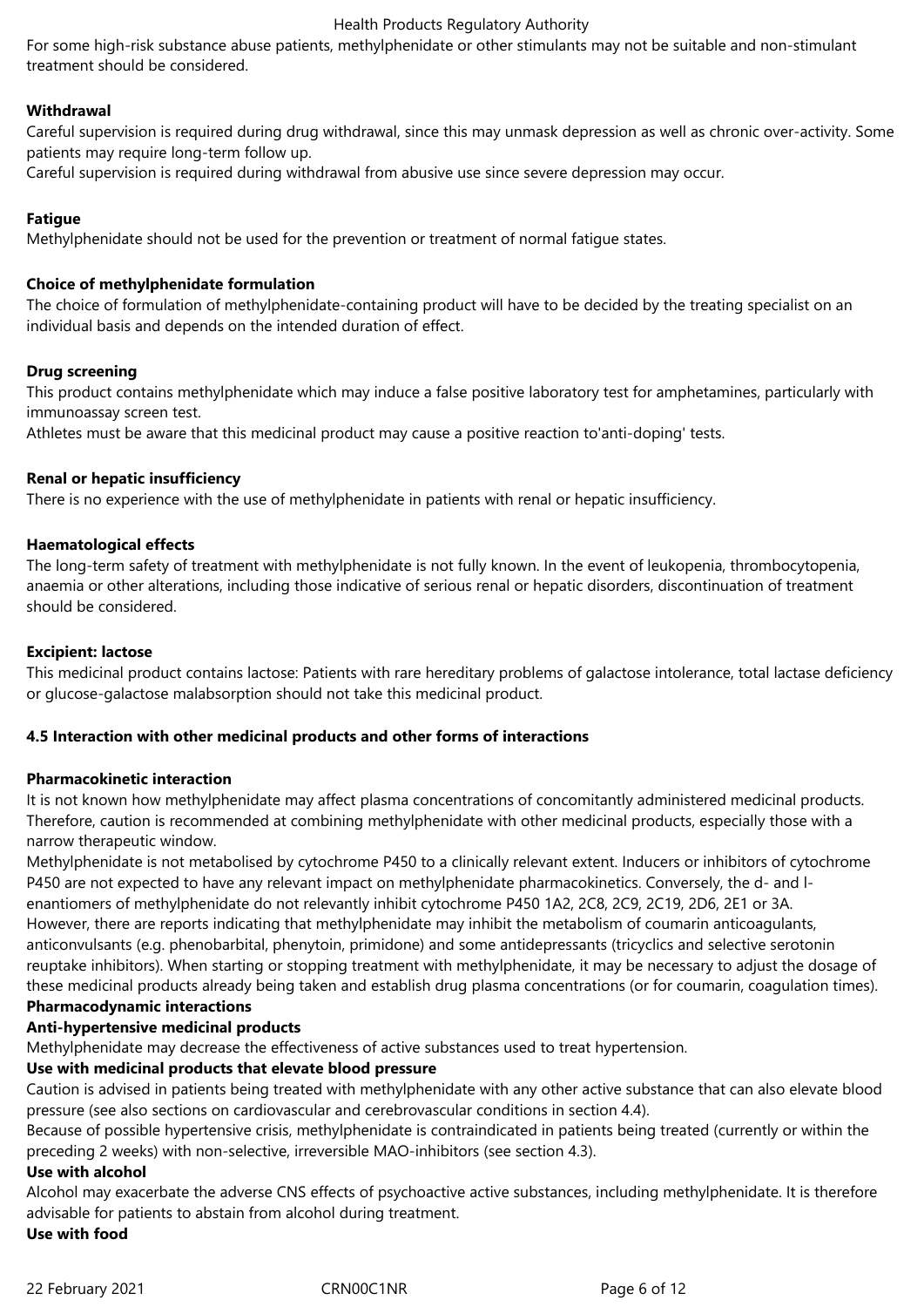No studies have been performed to study a possible food effect. Therefore it is recommended to take Medikinet tablets in a standardised manner in relation to the timing of meals, i.e. that doses should be given at same times, relative to the time of meals, on each day, preferably with or immediately after meals (see section 4.2).

## **Use with halogenated anaesthetics**

There is a risk of sudden blood pressure increase during surgery. If surgery is planned, methylphenidate treatment should not be used on the day of surgery.

## **Use with centrally acting alpha-2 agonists (e.g. clonidine)**

Serious, adverse events, including sudden death, have been reported in concomitant use with clonidine. The safety of using methylphenidate in combination with clonidine or other centrally acting alpha-2 agonists has not been systematically evaluated.

## **Use with dopaminergic active substances**

Caution is recommended when administering methylphenidate with dopaminergic active substances, including antipsychotics. Because a predominant action of methylphenidate is to increase extracelluar dopamine levels, methylphenidate may be associated with pharmacodynamic interactions when co-administered with direct and indirect dopamine agonists (including DOPA and tricyclic antidepressants) or with dopamine antagonists including antipsychotics.

## **4.6 Fertility, pregnancy and lactation**

## **Pregnancy**

Data from a cohort study of in total approximately 3,400 pregnancies exposed in the first trimester do not suggest an increased risk of overall birth defects. There was a small increased occurrence of cardiac malformations (pooled adjusted relative risk, 1.3; 95 % CI, 1.0-1.6) corresponding to 3 additional infants born with congenital cardiac malformations for every 1000 women who receive methylphenidate during the first trimester of pregnancy, compared with non-exposed pregnancies. Cases of neonatal cardio respiratory toxicity, specifically fetal tachycardia and respiratory distress have been reported in spontaneous case reports.

Studies in animals have only shown evidence of reproductive toxicity at maternally toxic doses (See section 5.3). Methylphenidate is not recommended for use during pregnancy unless a clinical decision is made that postponing treatment may pose a greater risk to the pregnancy.

## **Breast-feeding**

Methylphenidate has been found in the breast-milk of a woman treated with methylphenidate.

There is one case report of an infant who experienced an unspecified decrease in weight during the period of exposure but recovered and gained weight after the mother discontinued treatment with methylphenidate. A risk to the suckling child cannot be excluded.

A decision must be made whether to discontinue breast-feeding or to discontinue/abstain from methylphenidate therapy taking into account the benefit of breast feeding for the child and the benefit of therapy for the woman.

# **4.7 Effects on ability to drive and use machines**

Methylphenidate can cause dizziness, drowsiness and visual disturbances including difficulties with accommodation, diplopia and blurred vision. Medikinet may have a moderate influence on the ability to drive and use machines. Patients should be warned of these possible effects and advised that if affected, they should avoid potentially hazardous activities such as driving or operating machinery.

## **4.8 Undesirable effects**

The list below shows all adverse drug reactions (ADRs) observed during clinical trials and post-market spontaneous reports with Medikinet and those, which have been reported with other methylphenidate hydrochloride formulations. If the ADRs with Medikinet and the methylphenidate formulation frequencies were different, the highest frequency of both databases was used.

Frequency estimate: very common ( $\geq 1/10$ ) common (≥ 1/100 to < 1/10) uncommon (≥ 1/1,000 to <1/100) rare (≥ 1/10,000 to <1/1,000) very rare (<1/10,000) not known (cannot be estimated from the available data)

# **Infections and infestations**

Common: nasopharyngitis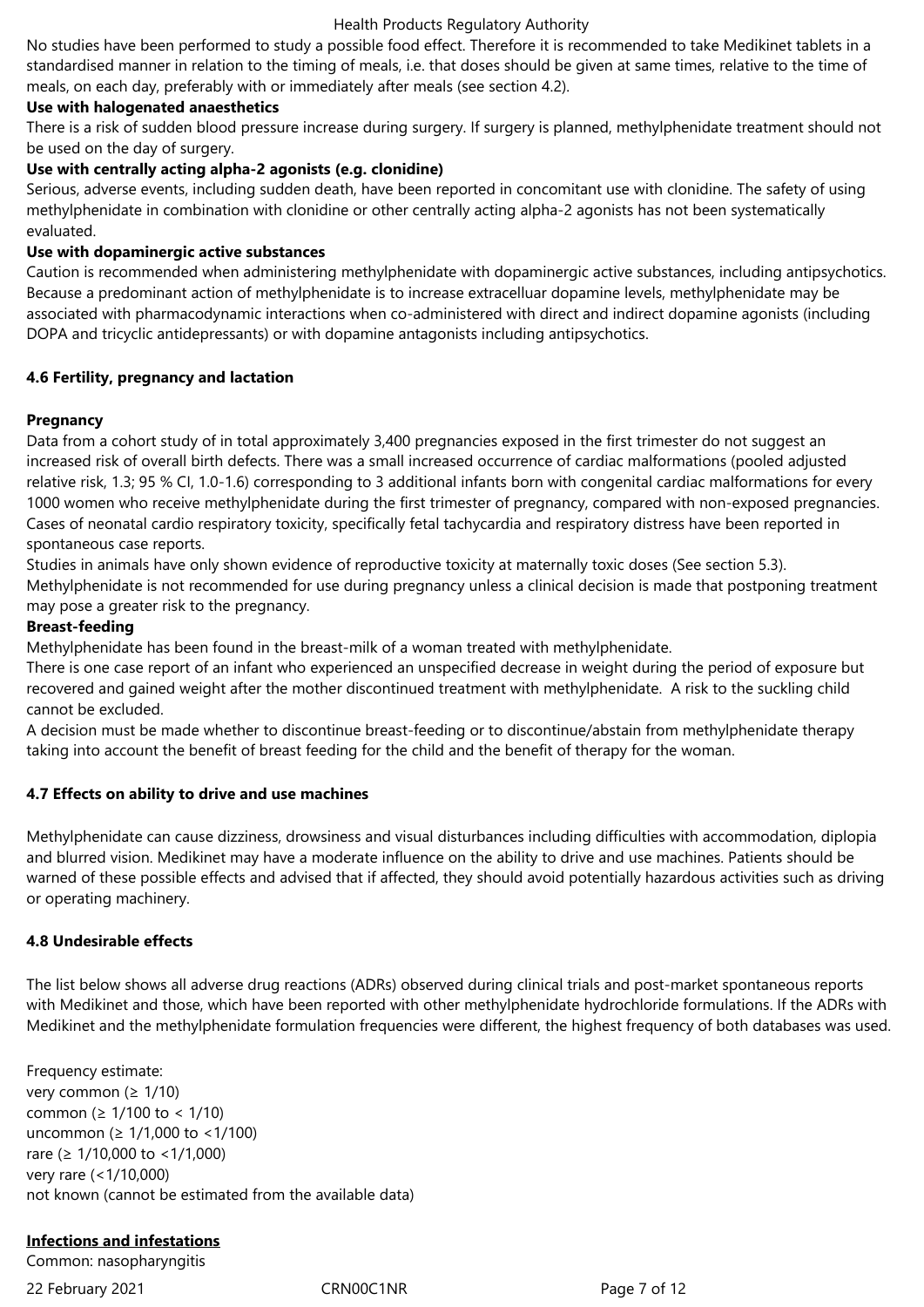## **Blood and lymphatic system disorders**

Very rare: anaemia, leukopenia, thrombocytopenia, thrombocytopenic purpura Not known: pancytopenia

## **Immune system disorders**

Uncommon: hypersensitivity reactions such as angioneurotic oedema, anaphylactic reactions, auricular swelling, bullous conditions, exfoliative conditions, urticarias, pruritus, rashes and eruptions

## **Metabolism and nutrition disorders\***

Common: anorexia, decreased appetite, moderately reduced weight and height gain during prolonged use in children\*

## **Psychiatric disorders\***

Very common: insomnia, nervousness

Common: anorexia, affect lability, aggression\*, agitation\*, anxiety\*, depression\*, irritability, abnormal behaviour, panic attack\*\*, stress<sup>\*\*</sup>, bruxism<sup>∞</sup>

Uncommon: psychotic disorders\*, auditory, visual and tactile hallucinations\*, anger, suicidal ideation\*, mood altered, mood swings, restlessness, tearfulness, tics\*, worsening of pre-existing tics or Tourette's syndrome\*, hypervigilance, sleep disorder, tension\*\*

Rare: mania\*, disorientation, libido disorder

Very rare: suicidal attempt (including completed suicide)\*, transient depressed mood\*, abnormal thinking, apathy, repetitive behaviours, over-focussing

Not known: delusions\*, thought disturbances\*, confusional state, dependence, logorrhea

Cases of abuse and dependence have been described, more often with immediate-release formulations (frequency not known).

# **Nervous system disorders**

Very common: headache

Common: dizziness, dyskinesia, psychomotor hyperactivity, somnolence

Uncommon: sedation, tremor, akathisia\*\*

Very rare: convulsions, choreo-athetoid movements, reversible ischaemic neurological deficit

Neuroleptic malignant syndrome (NMS; Reports were poorly documented and in most of cases, patients were also receiving other active substances, so the role of methylphenidate is unclear.)

Not known: cerebrovascular disorders\* (including vasculitis, cerebral haemorrhages, cerebrovascular accidents, cerebral arteritis, cerebral occlusion), grand mal convulsions\*, migraine, dysphemia

# **Eye disorders**

Uncommon: diplopia, blurred vision Rare: difficulties in visual accommodation, mydriasis, visual disturbance

# **Cardiac disorders\***

Common: arrhythmia, tachycardia, palpitations Uncommon: chest pain Rare: angina pectoris Very rare: cardiac arrest, myocardial infarction Not known: supraventricular tachycardia, bradycardia, ventricular extrasystoles, extrasystoles

# **Vascular disorders\***

Common: hypertension Very rare: cerebral arteritis and/or occlusion, peripheral coldness, Raynaud's phenomenon

# **Respiratory, thoracic and mediastinal disorders**

Common: cough, pharyngolaryngeal pain Uncommon: dyspnoea

# **Gastrointestinal disorders**

Common: abdominal pain, diarrhoea, nausea, stomach discomfort and vomiting: - These usually occur at the beginning of treatment and may be alleviated by concomitant food intake. Dry mouth, dyspepsia\*\*, toothache\*\*

22 February 2021 CRN00C1NR Page 8 of 12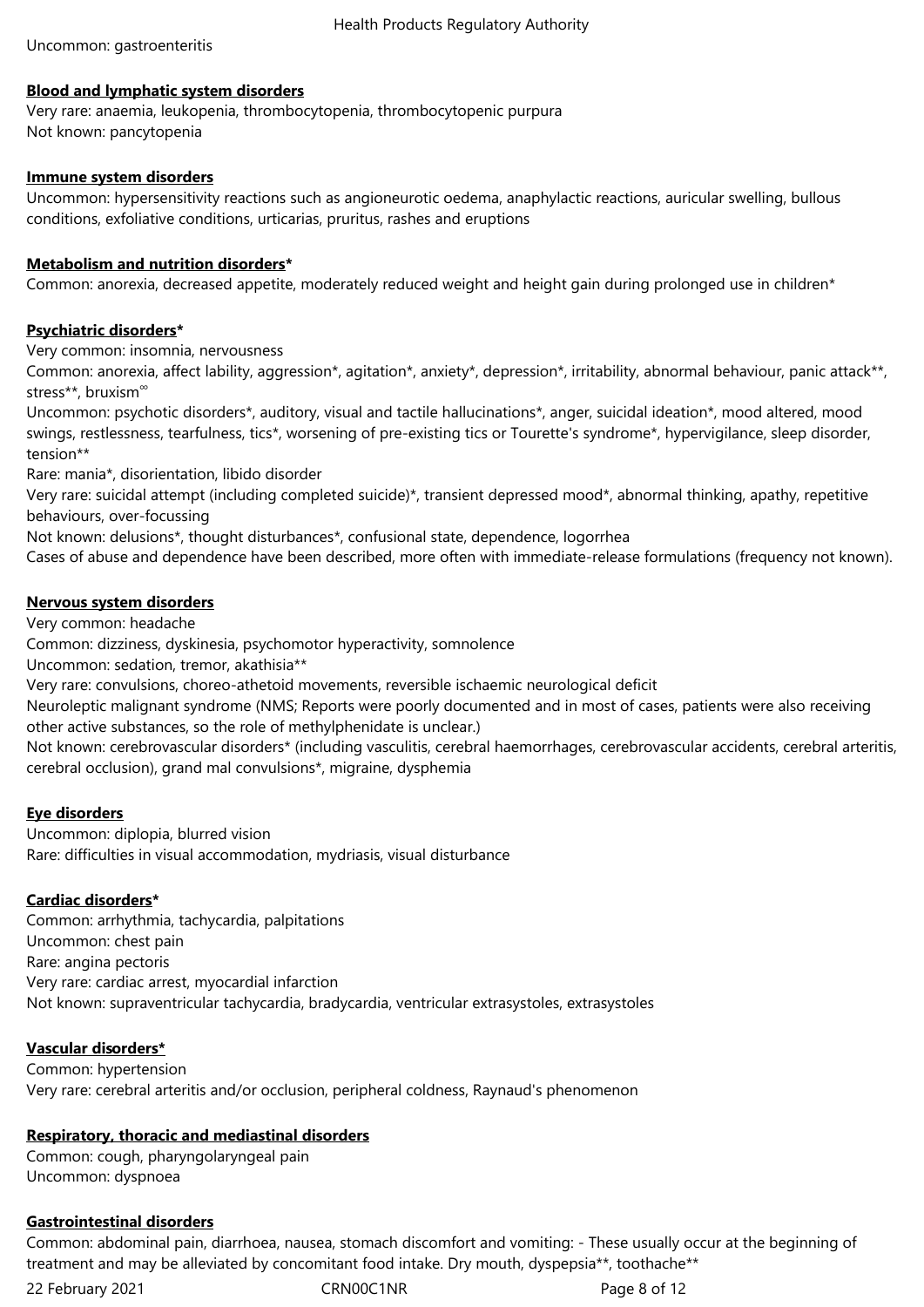Uncommon: constipation

## **Hepatobiliary disorders**

Uncommon: hepatic enzyme elevations Very rare: abnormal liver function, including hepatic coma

## **Skin and subcutaneous tissue disorders**

Common: alopecia, pruritus, rash, urticaria Uncommon: angioneurotic oedema, bullous conditions, exfoliative conditions Rare: hyperhidrosis, macular rash, erythema Very rare: erythema multiforme, exfoliative dermatitis, fixed drug eruption Not known: dry skin

## **Musculoskeletal and connective tissue disorders**

Common: arthralgia Uncommon: myalgia, muscle twitching, muscle tightness\*\* Very rare: muscle cramps Not known: trismus<sup>∞</sup>

# **Renal and urinary disorders**

Uncommon: haematuria Not known: incontinence

# **Reproductive system and breast disorders**

Rare: gynaecomastia Not known: erectile dysfunction, priapism, erection increased and prolonged erection

## **General disorders and administration site conditions**

Common: pyrexia, growth retardation during prolonged use in children\* Uncommon: chest pain, fatigue, thirst\*\* Very rare: sudden cardiac death\* Not known: chest discomfort, hyperpyrexia

#### **Investigations**

Common: changes in blood pressure and heart rate (usually an increase)\*, weight decreased\* Uncommon: cardiac murmur\*, hepatic enzyme increased Very rare: blood alkaline phosphatase increased, blood bilirubin increased, platelet count decreased, white blood count abnormal \*see section 4.4 \*\*ADRs from clinical trials in adult patients that were not reported in children and adolescents

∞ Based on the frequency calculated in adult ADHD studies (no cases were reported in the paediatric studies

# Reporting of suspected adverse reactions

Reporting suspected adverse reactions after authorisation of the medicinal product is important. It allows continued monitoring of the benefit/risk balance of the medicinal product. Healthcare professionals are asked to report any suspected adverse reactions via HPRA Pharmacovigilance, Website: www.hpra.ie

# **4.9 Overdose**

## Signs and symptoms

Acute overdose, mainly due to overstimulation of the central and sympathetic nervous systems, may result in vomiting, agitation, tremors, hyperreflexia, muscle twitching, convulsions (may be followed by coma), euphoria, confusion, hallucinations, delirium, sweating, flushing, headache, hyperpyrexia, tachycardia, palpitations, cardiac arrhythmias, hypertension, mydriasis and dryness of mucous membranes.

#### Treatment

22 February 2021 **CRNOOC1NR** Page 9 of 12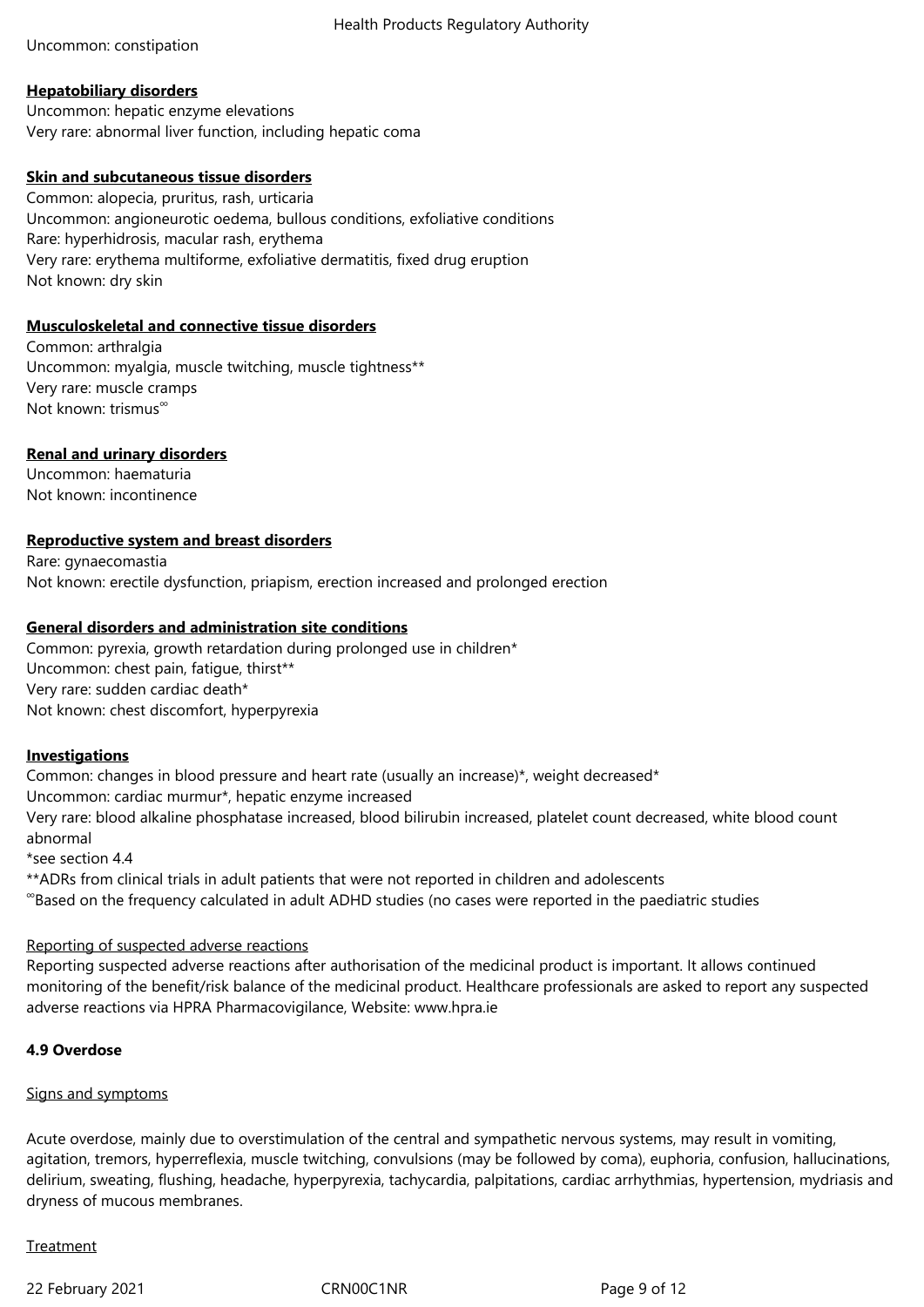There is no specific antidote to Medikinet overdose.

Treatmen**t** consists of appropriate supportive measures**.**

The patient must be protected against self-injury and against external stimuli that would aggravate overstimulation already present. If the signs and symptoms are not too severe and the patient is conscious, gastric contents may be evacuated by induction of vomiting or gastric lavage. Before performing gastric lavage, control agitation and seizures if present and protect the airway. Other measures to detoxify the gut include administration of activated charcoal and a cathartic. In the presence of severe intoxication, a carefully titrated dose of a benzodiazepine may be given before performing gastric lavage.

Intensive care must be provided to maintain adequate circulation and respiratory exchange; external cooling procedures may be required for hyperpyrexia.

Efficacy of peritoneal dialysis or extracorporeal haemodialysis for overdose of methylphenidate hydrochloride has not been established.

# **5 PHARMACOLOGICAL PROPERTIES**

# **5.1 Pharmacodynamic properties**

Pharmacotherapeutic group: psychoanaleptics, psychostimulants, agents used for ADHD and nootropics; centrally acting sympathomimetics

ATC Code: N06BA04

Mechanism of action

Medikinet is a mild CNS stimulant with more prominent effects on mental than on motor activities. Its mode of action in man is not completely understood but its effects are thought to be due to cortical stimulation and possibly to stimulation of the reticular activating system.

The mechanism by which Medikinet exerts its mental and behavioural effects in children is not clearly established, nor is there conclusive evidence showing how these effects relate to the condition of the central nervous system. It is thought to block the re-uptake of norepinephrine and dopamine into the presynaptic neurone and increase the release of these monoamines into the extraneuronal space. Medikinet is a racemic mixture of the d- and l-threo enantiomers of methylphenidate. The d-enantiomer is more pharmacologically active than the l-enantiomer.

# **5.2 Pharmacokinetic properties**

Absorption

Medikinet is rapidly and almost completely absorbed. Owing to its pronounced "first-pass" metabolism the absolute bioavailability is low at only 30 % (11-51 %) of the dose. Absorption is accelerated when the medicinal product is taken with meals but has no effect on the total amount absorbed. Maximum plasma concentrations of 7 ng/ml are reached on average 1-2 hours after administration of 10 mg. The maximum plasma concentrations vary considerably interindividually. There are considerable interindividual and intraindividual variations in the plasma concentrations which, however, provide little conclusive evidence of the therapeutic efficacy. The relatively short half-life correlates well with the duration of action of 1 to 4 hours.

Distribution

In the blood, methylphenidate and its metabolites become distributed in the plasma (57%) and the erythrocytes (43%). Methylphenidate and its metabolites have a low plasma protein binding (10 - 33%). The volume of distribution after a single intravenous dose is 2.2 l/kg (2.65±1.1 l/kg for d-methylphenidate and 1.8 ± 0.9 l/kg for l-methylphenidate). Biotransformation

Biotransformation of methylphenidate is rapid and extensive. Peak plasma concentrations of 2-phenyl -2-piperidyl acetic acid (PPAA) are attained approximately 2 hours after administration of methylphenidate and are 30 - 50 times higher than those of the unchanged substance. The half-life of PPAA is roughly twice as long as that of methylphenidate and the mean systemic clearance is 0.17 l/h/kg.

Only small amounts of hydroxylated metabolites (e.g. hydroxymethylphenidate and hydroxyritalinic acid) are detectable. Therapeutic activity seems to be principally due to the parent compound.

Elimination

Methylphenidate is eliminated from the plasma with an average half-life of approximately 2 hours. The mean clearance after an intravenous single dose is 0.565 l/h/kg (0.40± 0.12 l/h/kg for d-methylphenidate and 0.73±0.28 l/h/kg for l-methylphenidate).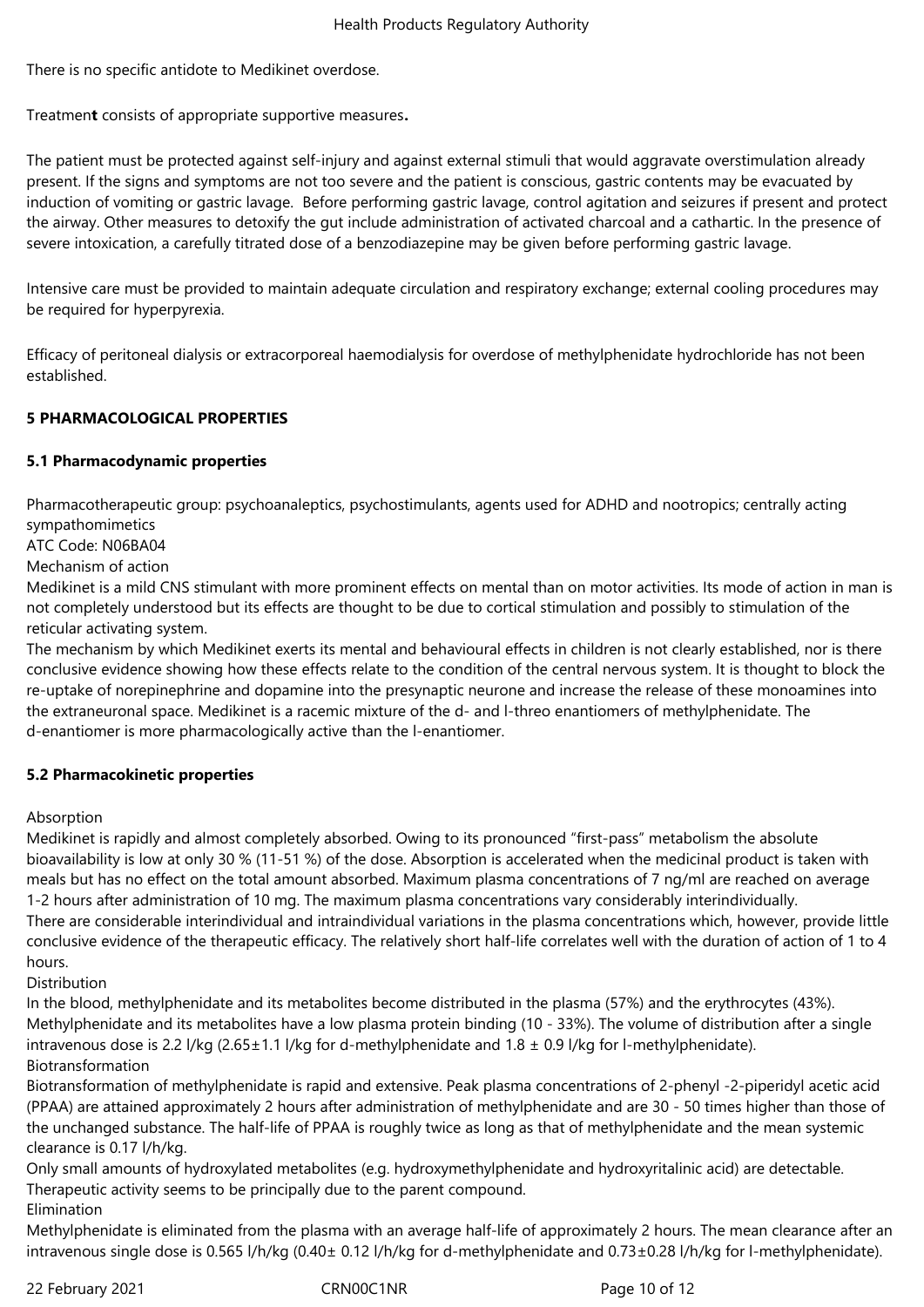After oral administration, approximately 78-97 % of the dose is excreted within 48 to 96 h via the urine and 1 to 3 % via the faeces in the form of metabolites. Only small amounts (< 1%) of unchanged methylphenidate appear in the urine. A large proportion of an intravenous dose (89 %) is eliminated in the urine within 16 hours, presumably regardless of the pH value, as ritalinic acid.

There is apparently no difference in the pharmacokinetics of methylphenidate between children with hyperkinetic disorders/ ADHD and healthy adult test subjects. Pharmacokinetic properties of methylphenidate have not been studied in children below 6 years of age or in elderly above 65 years.

The renal elimination of ritalinic acid may decrease in the case of impaired renal function.

The bulk of the dose is excreted in the urine as 2-phenyl-2-piperidyl acetic acid (PPAA, 60-86%).

Characteristics in patients

There are no apparent differences in the pharmacokinetic behaviour of methylphenidate in hyperactive children and healthy adult volunteers.

Elimination data from patients with normal renal function suggest that renal excretion of the unchanged methylphenidate would hardly be diminished at all in the presence of impaired renal function. However, renal excretion of PPAA may be reduced.

## **5.3 Preclinical safety data**

## **Carcinogenicity**

In life-time rat and mouse carcinogenicity studies, increased numbers of malignant liver tumours were noted in male mice only. The significance of this finding to humans is unknown.

Methylphenidate did not affect reproductive performance or fertility at low multiples of the clinical dose.

## **Pregnancy-embryonal/foetal development**

Methylphenidate is not considered to be teratogenic in rats and rabbits. Foetal toxicity (i.e. total litter loss) and maternal toxicity was noted in rats at maternally toxic doses.

# **6 PHARMACEUTICAL PARTICULARS**

## **6.1 List of excipients**

Microcrystalline cellulose Pregelatinised maize starch Calcium hydrogen phosphate dihydrate Lactose monohydrate Magnesium stearate

#### **6.2 Incompatibilities**

Not applicable.

# **6.3 Shelf life**

3 years.

# **6.4 Special precautions for storage**

Do not store above 25 °C. Store in the original package in order to protect from moisture.

#### **6.5 Nature and contents of container**

Boxes containing 28 or 30tabletspackaged in PVC/PVdC white opaqueblisters heat sealed to aluminium foil.

Not all pack sizes may be marketed.

#### **6.6 Special precautions for disposal**

22 February 2021 CRN00C1NR Page 11 of 12